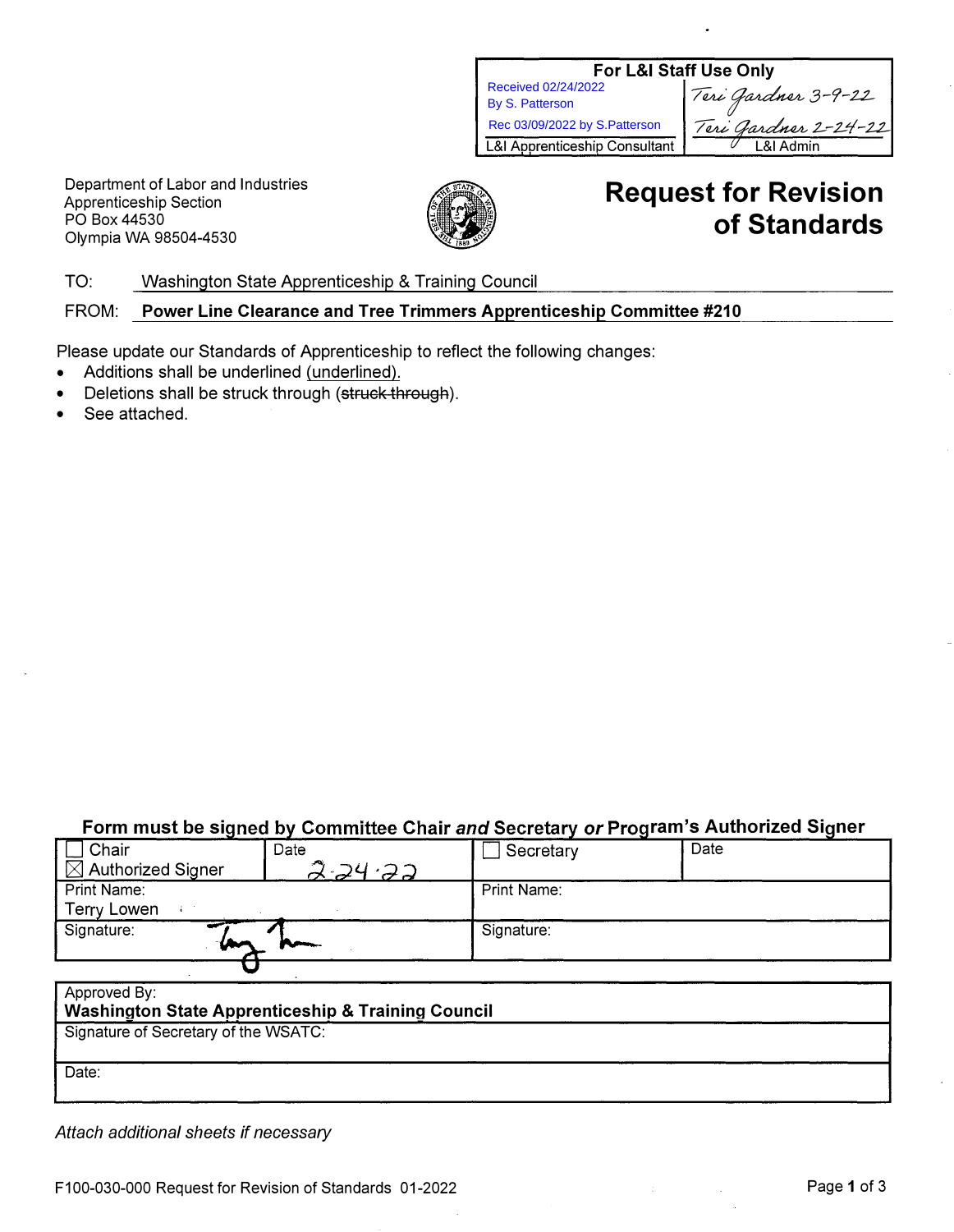Sponsor Introductory Statement (Required):

**Power Line Clearance and Tree Trimmers Apprenticeship Committee, referred to as JATC within these Standards, have adopted the apprenticeship system as a means of providing a continuing supply of skilled journey level workers for all branches of the Power Line Clearance and Tree Trimming industry.** 

## **X. ADMINISTRATIVE/DISCIPLINARY PROCEDURES:**

### A. Administrative Procedures:

- 3. Sponsor Procedures:
	- **c. A valid driver license will be required by the employer upon obtaining employment. Each apprentice must obtain a Class B commercial driver permit within 90 days of employment and a Class B commercial license with manual transmission (no code "E" restriction) Commercial Driver License within the first 1000 3000 OJT hours of registration date. Apprentices will be required to provide current driver abstract upon request.**
		- **3) Failure to obtain/maintain required licensing (CDL, Herbicide application cards, First Aid and Flagging certifications) throughout the term of the apprenticeship agreement will result in disciplinary action up to and including termination. Per industry standards and JATC policy, CPR cards must be renewed annually. Failure to maintain these certifications throughout the term of the apprenticeship agreement will result in disciplinary action up to and including termination.**
	- **d. Credit for Previous Training**
		- **2) Applicants who have not been registered in a like-program, yet who can show documentation of power line tree trimming OJT hours will be placed in the appropriate step in the program based on standardized testing administered by JATC personnel:**

**To qualify under this provision applicants must meet minimum qualifications and:**

- **i. Possess a valid First Aid/CPR card; online certifications are not recognized and will not meet this qualification.**
- **ii. i. Pass JATC administered exams with a score of 80% or higher. Applicants who fail to test will not receive credit for previous hours.**
- **h. An apprentice who is given credit for previous experience in the trade shall be paid the rate of the period to which such credit advances them.**